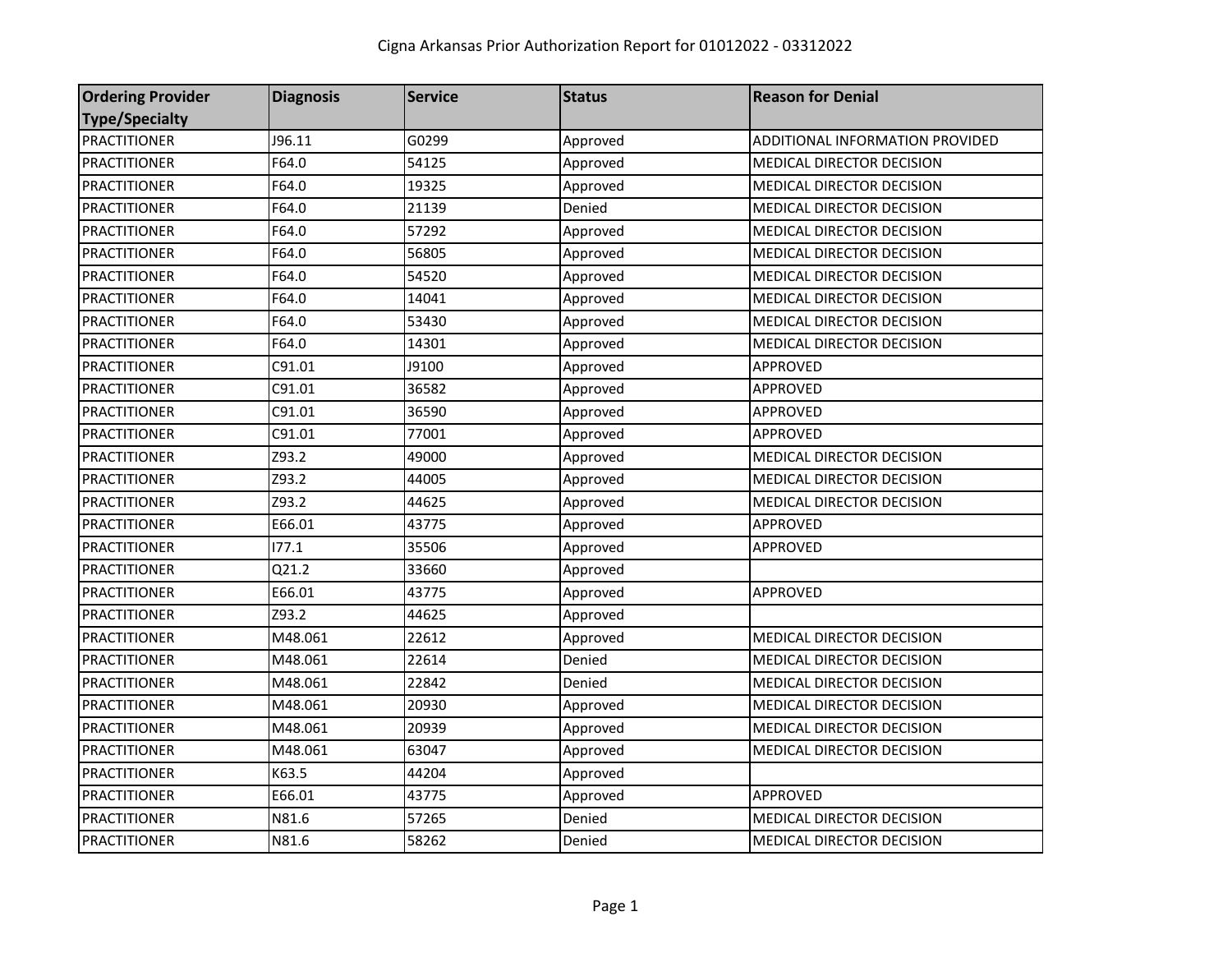| <b>Ordering Provider</b> | <b>Diagnosis</b> | <b>Service</b> | <b>Status</b> | <b>Reason for Denial</b>  |
|--------------------------|------------------|----------------|---------------|---------------------------|
| <b>Type/Specialty</b>    |                  |                |               |                           |
| <b>PRACTITIONER</b>      | 125.10           | 33511          | Approved      |                           |
| <b>PRACTITIONER</b>      | 125.10           | 33533          | Approved      |                           |
| <b>PRACTITIONER</b>      | K59.00           | 44150          | Approved      |                           |
| <b>PRACTITIONER</b>      | N28.89           | 50543          | Approved      |                           |
| <b>PRACTITIONER</b>      | C91.01           | 99222          | Approved      | APPROVED                  |
| <b>PRACTITIONER</b>      | C91.01           | 96416          | Approved      | <b>APPROVED</b>           |
| <b>PRACTITIONER</b>      | C91.01           | 96360          | Approved      | <b>APPROVED</b>           |
| <b>PRACTITIONER</b>      | C91.01           | 96361          | Approved      | APPROVED                  |
| <b>PRACTITIONER</b>      | C91.01           | J9370          | Approved      | APPROVED                  |
| <b>PRACTITIONER</b>      | C91.01           | J9260          | Approved      | APPROVED                  |
| <b>PRACTITIONER</b>      | C91.01           | J9250          | Approved      | APPROVED                  |
| <b>PRACTITIONER</b>      | G40.919          | 95700          | Denied        | MEDICAL DIRECTOR DECISION |
| <b>PRACTITIONER</b>      | C91.01           | 99222          | Approved      | <b>APPROVED</b>           |
| <b>PRACTITIONER</b>      | C91.01           | 96416          | Approved      | APPROVED                  |
| <b>PRACTITIONER</b>      | C91.01           | 96360          | Approved      | APPROVED                  |
| <b>PRACTITIONER</b>      | C91.01           | 96361          | Approved      | APPROVED                  |
| <b>PRACTITIONER</b>      | C91.01           | J9370          | Approved      | <b>APPROVED</b>           |
| <b>PRACTITIONER</b>      | C91.01           | J9260          | Approved      | APPROVED                  |
| <b>PRACTITIONER</b>      | C91.01           | S0108          | Approved      | APPROVED                  |
| <b>PRACTITIONER</b>      | C67.8            | 51570          | Approved      |                           |
| <b>PRACTITIONER</b>      | C67.8            | 51595          | Approved      | APPROVED                  |
| <b>PRACTITIONER</b>      | C67.8            | 38571          | Approved      | APPROVED                  |
| <b>PRACTITIONER</b>      | C67.8            | 51999          | Approved      | <b>APPROVED</b>           |
| <b>PRACTITIONER</b>      | C67.8            | 55866          | Approved      | APPROVED                  |
| <b>PRACTITIONER</b>      | F80.2            | 92507          | Approved      | APPROVED                  |
| <b>PRACTITIONER</b>      | C91.10           | 38241          | Approved      | MEDICAL DIRECTOR DECISION |
| <b>PRACTITIONER</b>      | F80.1            | 92507          | Approved      | APPROVED                  |
| <b>PRACTITIONER</b>      | Z80.3            | 81162          | Approved      | <b>APPROVED</b>           |
| <b>PRACTITIONER</b>      | R62.50           | 81415          | Approved      | MEDICAL DIRECTOR DECISION |
| <b>PRACTITIONER</b>      | M48.062          | 22633          | Denied        | MEDICAL DIRECTOR DECISION |
| <b>PRACTITIONER</b>      | M48.062          | 22842          | Denied        | MEDICAL DIRECTOR DECISION |
| <b>PRACTITIONER</b>      | M48.062          | 22614          | Denied        | MEDICAL DIRECTOR DECISION |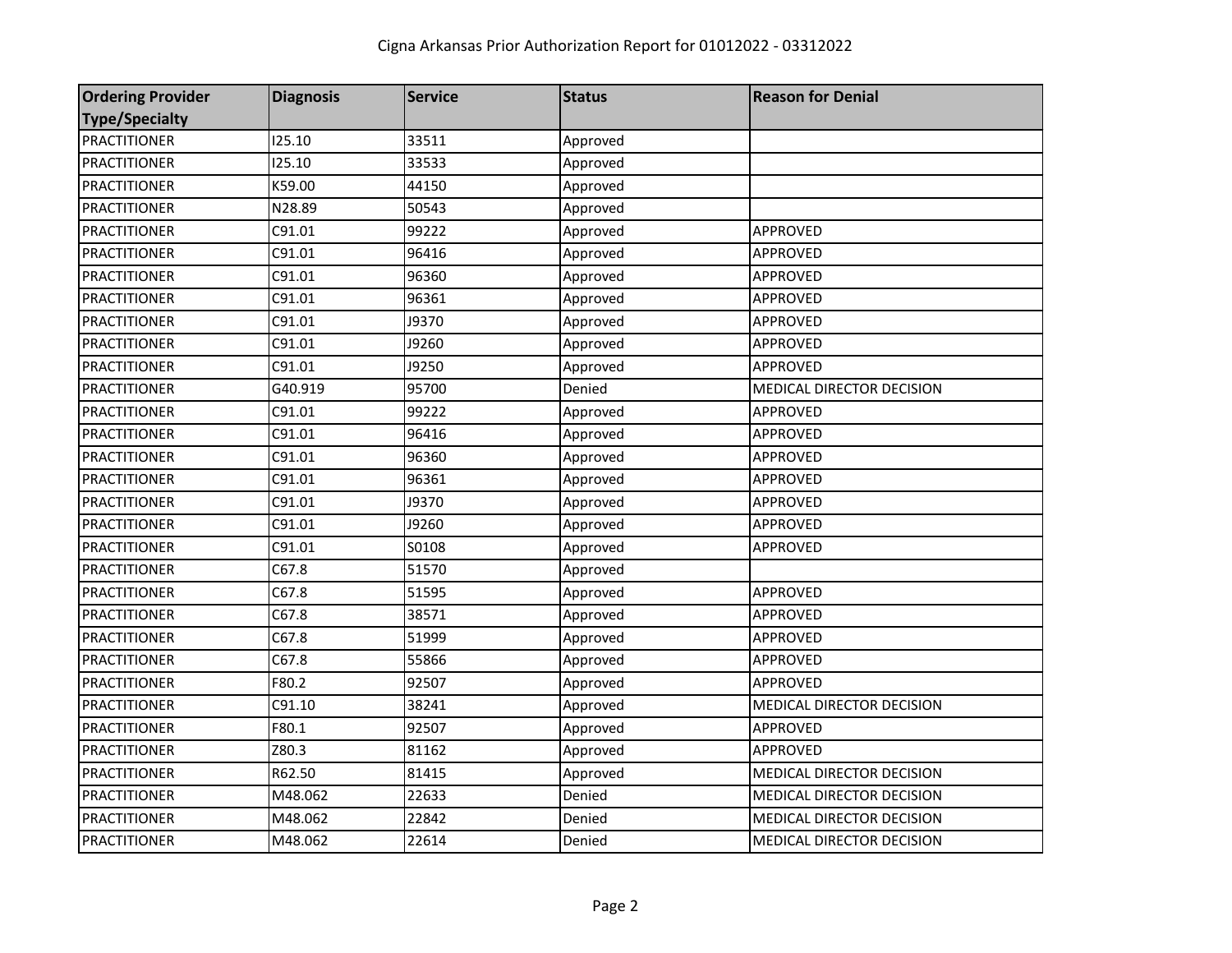| <b>Ordering Provider</b> | <b>Diagnosis</b> | <b>Service</b> | <b>Status</b> | <b>Reason for Denial</b>         |
|--------------------------|------------------|----------------|---------------|----------------------------------|
| <b>Type/Specialty</b>    |                  |                |               |                                  |
| <b>PRACTITIONER</b>      | M48.062          | 20930          | Denied        | <b>MEDICAL DIRECTOR DECISION</b> |
| <b>PRACTITIONER</b>      | M48.062          | 20936          | Denied        | MEDICAL DIRECTOR DECISION        |
| <b>PRACTITIONER</b>      | M48.062          | 20938          | Denied        | <b>MEDICAL DIRECTOR DECISION</b> |
| <b>PRACTITIONER</b>      | M48.062          | 20939          | Denied        | MEDICAL DIRECTOR DECISION        |
| <b>PRACTITIONER</b>      | K50.90           | Q5103          | Approved      | APPROVED                         |
| <b>PRACTITIONER</b>      | M17.0            | J7323          | Denied        | MEDICAL DIRECTOR DECISION        |
| <b>PRACTITIONER</b>      | F80.9            | 92507          | Approved      | <b>APPROVED</b>                  |
| <b>PRACTITIONER</b>      | M17.0            | J7324          | Approved      | <b>APPROVED</b>                  |
| <b>PRACTITIONER</b>      | M45.0            | J0717          | Approved      | <b>APPROVED</b>                  |
| <b>PRACTITIONER</b>      | M17.11           | J7324          | Approved      | APPROVED                         |
| <b>PRACTITIONER</b>      | E66.01           | 43775          | Approved      | APPROVED                         |
| <b>PRACTITIONER</b>      | Z80.3            | 81479          | Approved      | APPROVED                         |
| <b>PRACTITIONER</b>      | F80.2            | 92507          | Approved      | <b>APPROVED</b>                  |
| <b>PRACTITIONER</b>      | M17.11           | J7324          | Approved      | APPROVED                         |
| <b>PRACTITIONER</b>      | G43.709          | 64615          | Approved      | APPROVED                         |
| <b>PRACTITIONER</b>      | E11.3513         | J9035          | Approved      | <b>APPROVED</b>                  |
| <b>PRACTITIONER</b>      | F84.0            | 92507          | Approved      | <b>APPROVED</b>                  |
| <b>PRACTITIONER</b>      | K50.90           | Q5104          | Denied        | MEDICAL DIRECTOR DECISION        |
| <b>PRACTITIONER</b>      | M81.0            | J0897          | Approved      | APPROVED                         |
| <b>PRACTITIONER</b>      | N97.9            | S0122          | Approved      | APPROVED                         |
| <b>PRACTITIONER</b>      | N97.9            | S0126          | Approved      | APPROVED                         |
| <b>PRACTITIONER</b>      | N97.9            | J0725          | Approved      | <b>APPROVED</b>                  |
| <b>PRACTITIONER</b>      | N97.9            | J3490          | Approved      | <b>APPROVED</b>                  |
| <b>PRACTITIONER</b>      | N97.9            | J2675          | Approved      | APPROVED                         |
| <b>PRACTITIONER</b>      | F80.9            | 92507          | Approved      | APPROVED                         |
| <b>PRACTITIONER</b>      | N97.0            | S0126          | Approved      | APPROVED                         |
| <b>PRACTITIONER</b>      | N97.0            | S0122          | Approved      | APPROVED                         |
| <b>PRACTITIONER</b>      | N97.0            | J3490          | Approved      | <b>APPROVED</b>                  |
| <b>PRACTITIONER</b>      | N97.0            | J0725          | Approved      | APPROVED                         |
| <b>PRACTITIONER</b>      | D05.01           | 19357          | Approved      | APPROVED                         |
| <b>PRACTITIONER</b>      | K50.90           | Q5121          | Approved      | MEDICAL DIRECTOR DECISION        |
| <b>PRACTITIONER</b>      | M17.0            | J7325          | Approved      | APPROVED                         |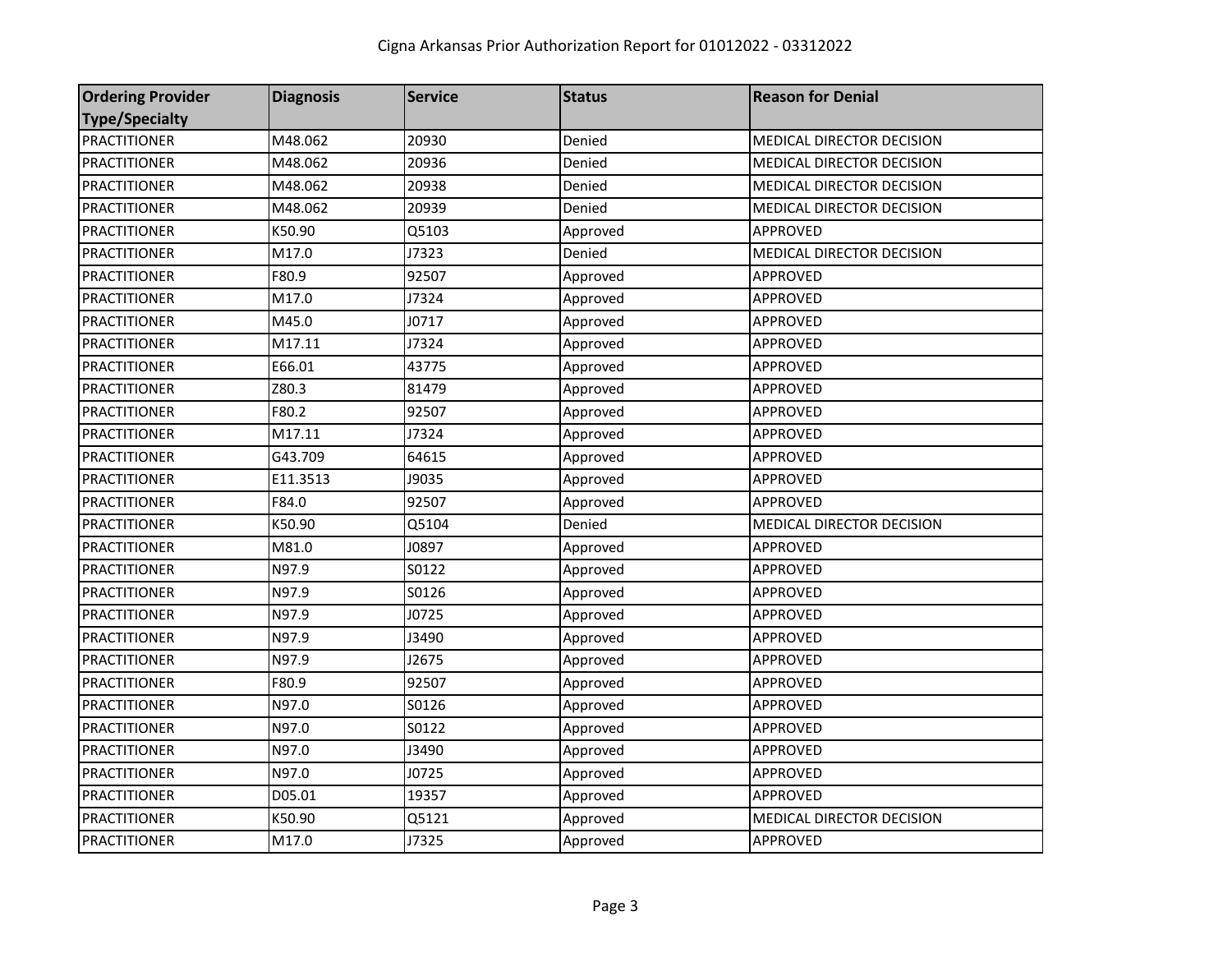| <b>Ordering Provider</b> | <b>Diagnosis</b> | <b>Service</b> | <b>Status</b> | <b>Reason for Denial</b>          |
|--------------------------|------------------|----------------|---------------|-----------------------------------|
| <b>Type/Specialty</b>    |                  |                |               |                                   |
| <b>PRACTITIONER</b>      | K51.00           | J3380          | Approved      | <b>APPROVED</b>                   |
| <b>PRACTITIONER</b>      | G35              | J2323          | Approved      | <b>APPROVED</b>                   |
| <b>PRACTITIONER</b>      | N18.6            | 37248          | Approved      | <b>APPROVED</b>                   |
| <b>PRACTITIONER</b>      | R62.50           | 92507          | Approved      | MEDICAL DIRECTOR DECISION         |
| <b>PRACTITIONER</b>      | R62.50           | 92507          | Denied        | MEDICAL DIRECTOR DECISION         |
| <b>PRACTITIONER</b>      | 183.11           | 36475          | Denied        | MEDICAL DIRECTOR DECISION         |
| <b>PRACTITIONER</b>      | E10.3593         | J0178          | Approved      | APPROVED                          |
| <b>PRACTITIONER</b>      | H35.3231         | J0178          | Approved      | <b>APPROVED</b>                   |
| <b>PRACTITIONER</b>      | Z15.01           | 19357          | Denied        | MEDICAL DIRECTOR DECISION         |
| <b>PRACTITIONER</b>      | 187.2            | 36475          | Approved      | APPROVED                          |
| <b>PRACTITIONER</b>      | 187.2            | 36476          | Approved      | APPROVED                          |
| <b>PRACTITIONER</b>      | M17.11           | J7324          | Approved      | APPROVED                          |
| <b>PRACTITIONER</b>      | C50.91           | 19357          | Approved      | <b>APPROVED</b>                   |
| <b>PRACTITIONER</b>      | C50.91           | 15777          | Approved      | APPROVED                          |
| <b>PRACTITIONER</b>      | F80.89           | 92507          | Approved      | APPROVED                          |
| <b>PRACTITIONER</b>      | M47.816          | 64628          | Denied        | EXPERIMENTAL SERVICE OR PROCEDURE |
| <b>PRACTITIONER</b>      | C50.111          | 19340          | Approved      | APPROVED                          |
| <b>PRACTITIONER</b>      | C50.111          | 15777          | Approved      | <b>APPROVED</b>                   |
| <b>PRACTITIONER</b>      | P07.32           | G0299          | Approved      |                                   |
| <b>PRACTITIONER</b>      | 145.6            | 93621          | Approved      | <b>APPROVED</b>                   |
| <b>PRACTITIONER</b>      | 145.6            | 93662          | Approved      | <b>APPROVED</b>                   |
| <b>PRACTITIONER</b>      | G81.14           | J0585          | Approved      | APPROVED                          |
| <b>PRACTITIONER</b>      | C90.00           | G0299          | Approved      |                                   |
| <b>PRACTITIONER</b>      | M27.2            | G0277          | Approved      | APPROVED                          |
| <b>PRACTITIONER</b>      | M27.2            | 99183          | Approved      | <b>APPROVED</b>                   |
| <b>PRACTITIONER</b>      | R97.20           | 81479          | Approved      | <b>MEDICAL DIRECTOR DECISION</b>  |
| <b>PRACTITIONER</b>      | N62              | 19318          | Denied        | MEDICAL DIRECTOR DECISION         |
| <b>PRACTITIONER</b>      | Z80.3            | 81162          | Denied        | MEDICAL DIRECTOR DECISION         |
| <b>PRACTITIONER</b>      | M17.11           | J3304          | Denied        | MEDICAL DIRECTOR DECISION         |
| <b>PRACTITIONER</b>      | Z80.3            | 81162          | Denied        | MEDICAL DIRECTOR DECISION         |
| <b>PRACTITIONER</b>      | F80.2            | 92507          | Approved      | APPROVED                          |
| <b>PRACTITIONER</b>      | 142.8            | 33249          | Approved      | <b>MEDICAL DIRECTOR DECISION</b>  |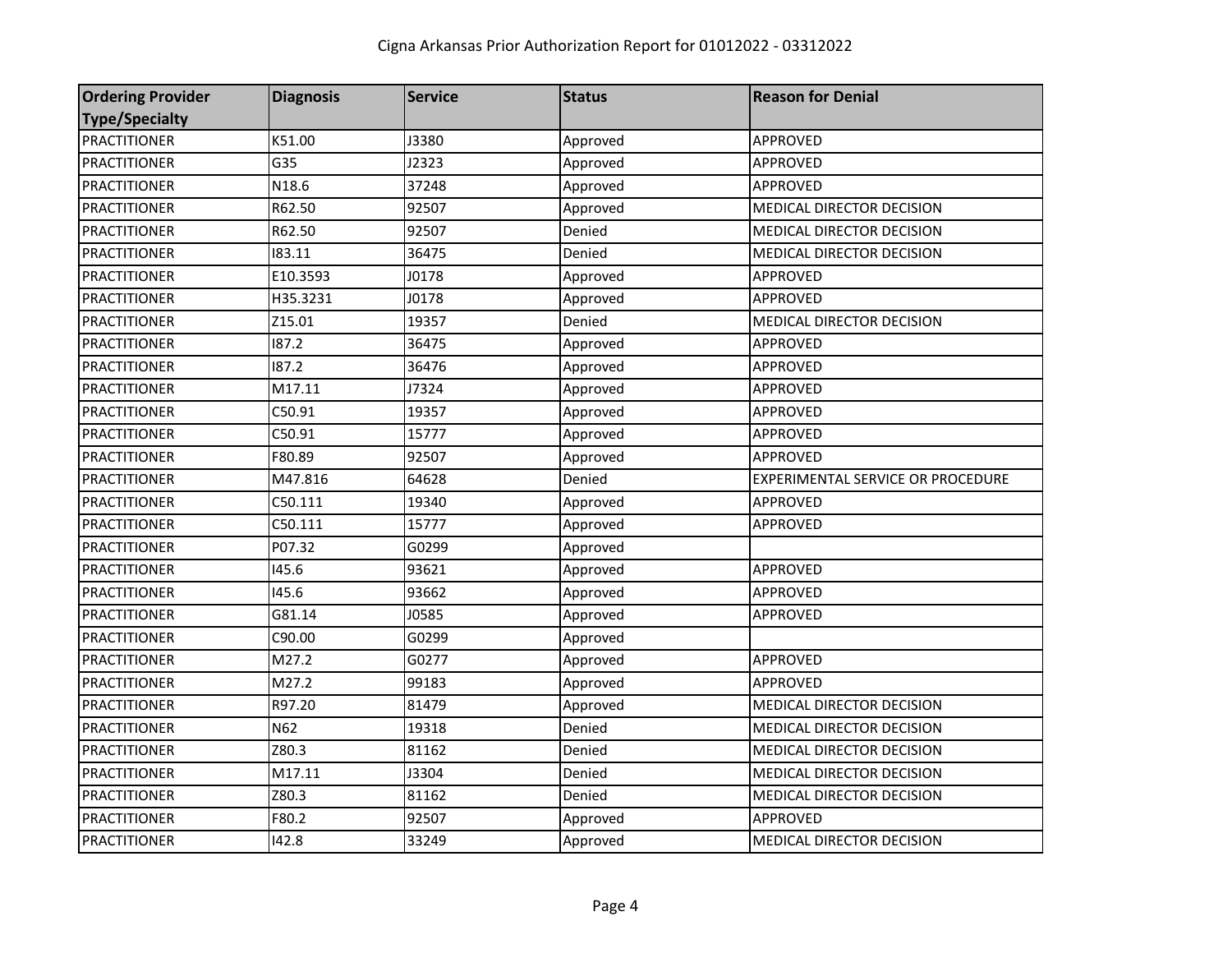| <b>Ordering Provider</b> | <b>Diagnosis</b> | <b>Service</b> | <b>Status</b> | <b>Reason for Denial</b>  |
|--------------------------|------------------|----------------|---------------|---------------------------|
| <b>Type/Specialty</b>    |                  |                |               |                           |
| <b>PRACTITIONER</b>      | 142.8            | 33225          | Approved      | MEDICAL DIRECTOR DECISION |
| <b>PRACTITIONER</b>      | Z80.49           | 81479          | Approved      | <b>APPROVED</b>           |
| <b>PRACTITIONER</b>      | M45.9            | J1745          | Denied        | MEDICAL DIRECTOR DECISION |
| <b>PRACTITIONER</b>      | Z80.3            | 81479          | Approved      | APPROVED                  |
| <b>PRACTITIONER</b>      | 148.0            | 93657          | Approved      | APPROVED                  |
| <b>PRACTITIONER</b>      | 148.0            | 93623          | Approved      | APPROVED                  |
| <b>PRACTITIONER</b>      | 148.0            | 93662          | Approved      | APPROVED                  |
| <b>PRACTITIONER</b>      | C91.00           | J1561          | Approved      | APPROVED                  |
| <b>PRACTITIONER</b>      | 147.1            | 93653          | Approved      | MEDICAL DIRECTOR DECISION |
| <b>PRACTITIONER</b>      | 147.1            | 93620          | Denied        | MEDICAL DIRECTOR DECISION |
| <b>PRACTITIONER</b>      | D83.9            | J1559          | Approved      | APPROVED                  |
| <b>PRACTITIONER</b>      | 163.511          | G0299          | Approved      |                           |
| <b>PRACTITIONER</b>      | K02.9            | 41899          | Approved      | <b>APPROVED</b>           |
| <b>PRACTITIONER</b>      | 163.511          | G0153          | Approved      | APPROVED                  |
| <b>PRACTITIONER</b>      | F80.2            | 92507          | Approved      | APPROVED                  |
| <b>PRACTITIONER</b>      | F80.2            | 92507          | Approved      | <b>APPROVED</b>           |
| <b>PRACTITIONER</b>      | N97.9            | S0126          | Approved      | APPROVED                  |
| <b>PRACTITIONER</b>      | N97.9            | S0122          | Approved      | APPROVED                  |
| <b>PRACTITIONER</b>      | N97.9            | J3490          | Approved      | APPROVED                  |
| <b>PRACTITIONER</b>      | N97.9            | J0725          | Approved      | <b>APPROVED</b>           |
| <b>PRACTITIONER</b>      | E66.01           | 43644          | Approved      | APPROVED                  |
| <b>PRACTITIONER</b>      | F80.9            | 92507          | Approved      | APPROVED                  |
| <b>PRACTITIONER</b>      | Q25.0            | 93582          | Approved      | <b>APPROVED</b>           |
| <b>PRACTITIONER</b>      | Z14.8            | 81479          | Denied        | MEDICAL DIRECTOR DECISION |
| <b>PRACTITIONER</b>      | 187.1            | 37238          | Approved      | <b>APPROVED</b>           |
| <b>PRACTITIONER</b>      | 187.1            | 37239          | Approved      | <b>APPROVED</b>           |
| <b>PRACTITIONER</b>      | K50.00           | Q5103          | Approved      | APPROVED                  |
| <b>PRACTITIONER</b>      | R47.9            | 92507          | Approved      | <b>APPROVED</b>           |
| <b>PRACTITIONER</b>      | M17.11           | J7325          | Approved      | APPROVED                  |
| <b>PRACTITIONER</b>      | L02.415          | G0299          | Approved      |                           |
| <b>PRACTITIONER</b>      | K50.90           | J1745          | Denied        | MEDICAL DIRECTOR DECISION |
| <b>PRACTITIONER</b>      | K50.90           | S9379          | Denied        | MEDICAL DIRECTOR DECISION |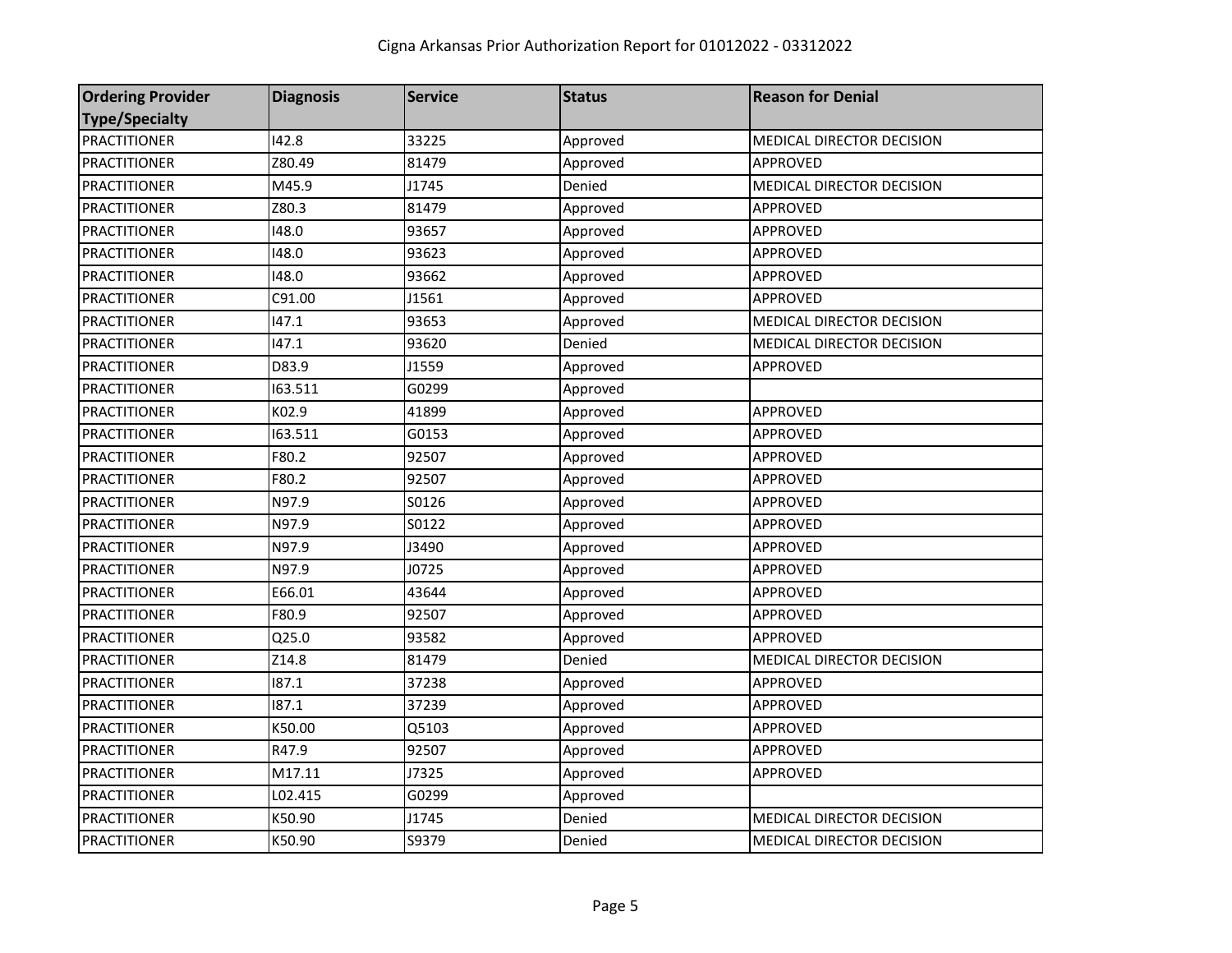| <b>Ordering Provider</b> | <b>Diagnosis</b> | <b>Service</b> | <b>Status</b> | <b>Reason for Denial</b>          |
|--------------------------|------------------|----------------|---------------|-----------------------------------|
| <b>Type/Specialty</b>    |                  |                |               |                                   |
| <b>PRACTITIONER</b>      | K50.00           | S9359          | Approved      |                                   |
| <b>PRACTITIONER</b>      | R39.15           | 64561          | Approved      | <b>APPROVED</b>                   |
| <b>PRACTITIONER</b>      | C50.212          | 81162          | Denied        | EXPERIMENTAL SERVICE OR PROCEDURE |
| <b>PRACTITIONER</b>      | T85.79XA         | 19342          | Approved      | <b>APPROVED</b>                   |
| <b>PRACTITIONER</b>      | T85.79XA         | 19328          | Approved      | <b>APPROVED</b>                   |
| <b>PRACTITIONER</b>      | M17.11           | J7324          | Approved      | APPROVED                          |
| <b>PRACTITIONER</b>      | K44.9            | 43659          | Denied        | MEDICAL DIRECTOR DECISION         |
| <b>PRACTITIONER</b>      | K44.9            | 43633          | Denied        | MEDICAL DIRECTOR DECISION         |
| <b>PRACTITIONER</b>      | M45.9            | Q5121          | Approved      | <b>APPROVED</b>                   |
| <b>PRACTITIONER</b>      | Z98.1            | E0748          | Approved      | APPROVED                          |
| <b>PRACTITIONER</b>      | M48.062          | 95941          | Approved      | APPROVED                          |
| <b>PRACTITIONER</b>      | M48.062          | 95886          | Approved      | <b>APPROVED</b>                   |
| <b>PRACTITIONER</b>      | M48.062          | 95939          | Approved      | APPROVED                          |
| <b>PRACTITIONER</b>      | M48.062          | 95938          | Approved      | APPROVED                          |
| <b>PRACTITIONER</b>      | M48.062          | 95937          | Approved      | APPROVED                          |
| <b>PRACTITIONER</b>      | M48.062          | 95907          | Approved      | <b>APPROVED</b>                   |
| <b>PRACTITIONER</b>      | M48.062          | 95911          | Approved      | APPROVED                          |
| <b>PRACTITIONER</b>      | M48.062          | 95870          | Approved      | <b>APPROVED</b>                   |
| <b>PRACTITIONER</b>      | M48.062          | 95869          | Approved      | APPROVED                          |
| <b>PRACTITIONER</b>      | M48.062          | 95861          | Approved      | APPROVED                          |
| <b>PRACTITIONER</b>      | M48.062          | A4215          | Approved      | APPROVED                          |
| <b>PRACTITIONER</b>      | E21.0            | 95941          | Approved      | APPROVED                          |
| <b>PRACTITIONER</b>      | E21.0            | 95867          | Approved      | <b>APPROVED</b>                   |
| <b>PRACTITIONER</b>      | E21.0            | 95907          | Approved      | <b>APPROVED</b>                   |
| <b>PRACTITIONER</b>      | E21.0            | 95887          | Approved      | APPROVED                          |
| <b>PRACTITIONER</b>      | E21.0            | 95868          | Approved      | APPROVED                          |
| <b>PRACTITIONER</b>      | E21.0            | 95865          | Approved      | APPROVED                          |
| <b>PRACTITIONER</b>      | E21.0            | A4215          | Approved      | APPROVED                          |
| <b>PRACTITIONER</b>      | E21.0            | A4556          | Approved      | APPROVED                          |
| <b>PRACTITIONER</b>      | E21.0            | G0453          | Approved      | APPROVED                          |
| <b>PRACTITIONER</b>      | C50.912          | 19342          | Approved      | APPROVED                          |
| <b>PRACTITIONER</b>      | C50.912          | 15777          | Approved      | <b>APPROVED</b>                   |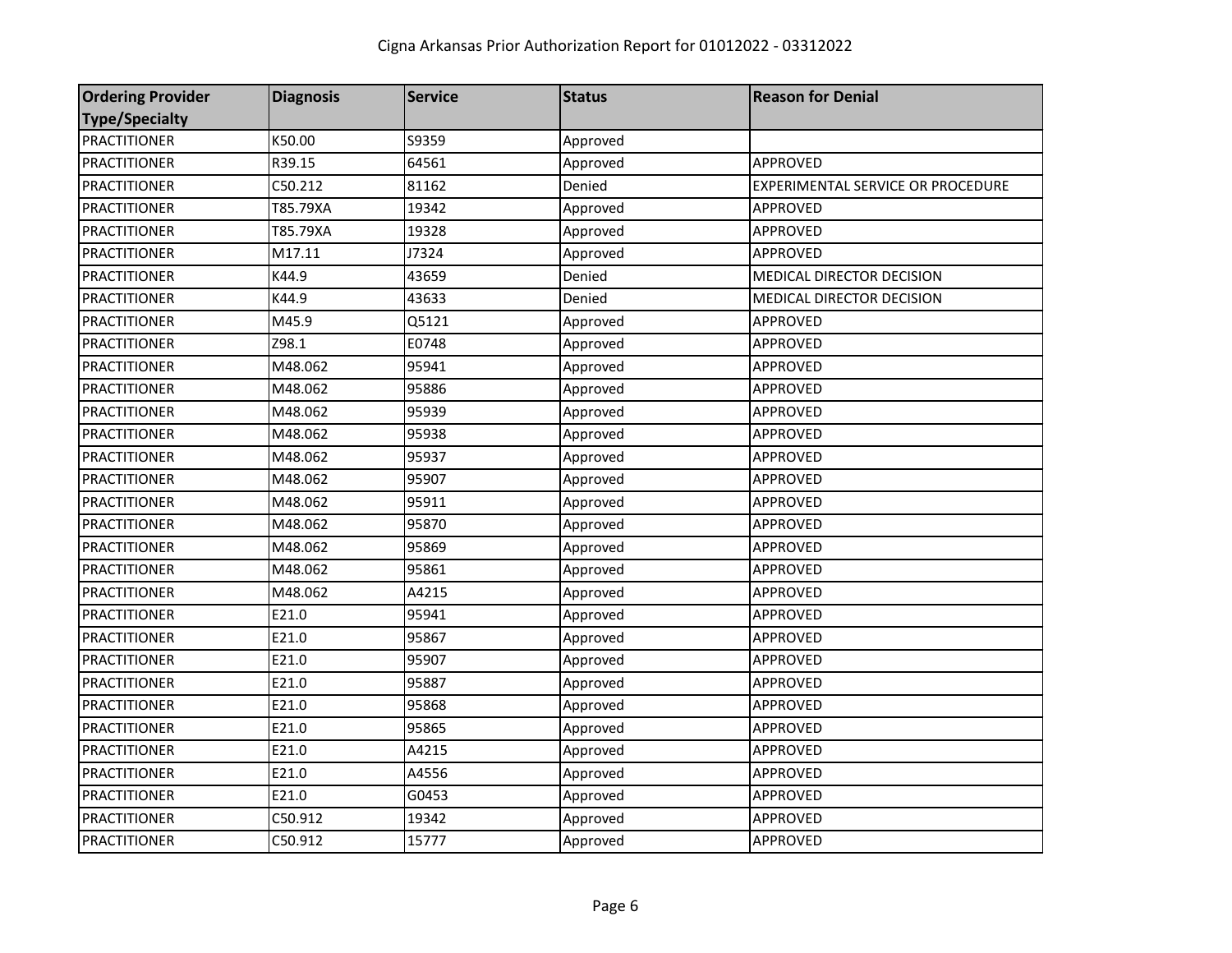| <b>Ordering Provider</b> | <b>Diagnosis</b> | <b>Service</b> | <b>Status</b> | <b>Reason for Denial</b>  |
|--------------------------|------------------|----------------|---------------|---------------------------|
| <b>Type/Specialty</b>    |                  |                |               |                           |
| <b>PRACTITIONER</b>      | R13.11           | 92507          | Approved      | APPROVED                  |
| <b>PRACTITIONER</b>      | M81.0            | J0897          | Approved      | APPROVED                  |
| <b>PRACTITIONER</b>      | H34.8310         | J9035          | Approved      | APPROVED                  |
| <b>PRACTITIONER</b>      | M81.0            | J0897          | Approved      | APPROVED                  |
| <b>PRACTITIONER</b>      | G43.719          | J0585          | Approved      | APPROVED                  |
| <b>PRACTITIONER</b>      | G43.719          | 64615          | Approved      | APPROVED                  |
| <b>PRACTITIONER</b>      | F80.1            | 92507          | Approved      | APPROVED                  |
| <b>PRACTITIONER</b>      | 173.9            | 37221          | Approved      | APPROVED                  |
| <b>PRACTITIONER</b>      | 150.9            | Q5001          | Approved      | APPROVED                  |
| <b>PRACTITIONER</b>      | Q90.9            | 92507          | Approved      | APPROVED                  |
| <b>PRACTITIONER</b>      | F80.9            | 92507          | Approved      | <b>APPROVED</b>           |
| <b>PRACTITIONER</b>      | N48.6            | J0775          | Approved      | APPROVED                  |
| <b>PRACTITIONER</b>      | H35.3211         | J0178          | Approved      | APPROVED                  |
| <b>PRACTITIONER</b>      | 151.9            | G0299          | Approved      |                           |
| <b>PRACTITIONER</b>      | D68.59           | 81219          | Denied        | MEDICAL DIRECTOR DECISION |
| <b>PRACTITIONER</b>      | Z85.3            | 19380          | Approved      | APPROVED                  |
| <b>PRACTITIONER</b>      | Z85.3            | 19350          | Approved      | APPROVED                  |
| <b>PRACTITIONER</b>      | Z85.3            | 15771          | Approved      | APPROVED                  |
| <b>PRACTITIONER</b>      | Z85.3            | 15772          | Approved      | APPROVED                  |
| <b>PRACTITIONER</b>      | M17.11           | J7324          | Approved      | APPROVED                  |
| <b>PRACTITIONER</b>      | 183.12           | 36465          | Denied        | MEDICAL DIRECTOR DECISION |
| <b>PRACTITIONER</b>      | M17.11           | J7327          | Approved      | APPROVED                  |
| <b>PRACTITIONER</b>      | M17.0            | J7325          | Approved      | APPROVED                  |
| <b>PRACTITIONER</b>      | N18.6            | 50360          | Approved      | APPROVED                  |
| <b>PRACTITIONER</b>      | G43.709          | J0585          | Approved      | APPROVED                  |
| <b>PRACTITIONER</b>      | G43.709          | 64615          | Approved      | APPROVED                  |
| <b>PRACTITIONER</b>      | Z90.13           | 19380          | Approved      | APPROVED                  |
| PRACTITIONER             | Z90.13           | 19325          | Approved      | APPROVED                  |
| <b>PRACTITIONER</b>      | M45.0            | J1602          | Approved      | <b>APPROVED</b>           |
| <b>PRACTITIONER</b>      | Z80.0            | 81479          | Denied        | MEDICAL DIRECTOR DECISION |
| <b>PRACTITIONER</b>      | Z78.9            | 54161          | Approved      | APPROVED                  |
| <b>PRACTITIONER</b>      | K51.00           | J3380          | Approved      | APPROVED                  |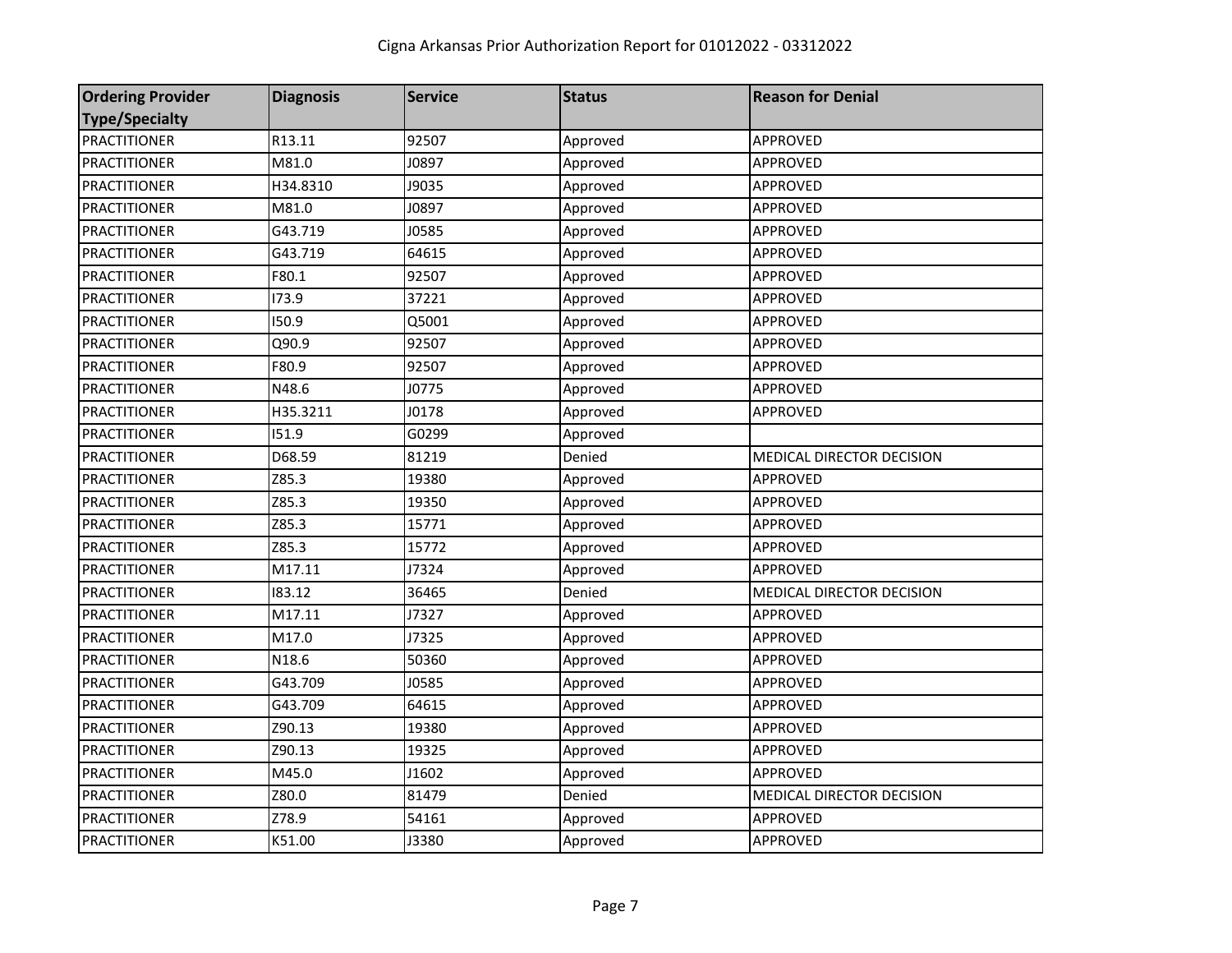| <b>Ordering Provider</b> | <b>Diagnosis</b> | <b>Service</b> | <b>Status</b> | <b>Reason for Denial</b>         |
|--------------------------|------------------|----------------|---------------|----------------------------------|
| <b>Type/Specialty</b>    |                  |                |               |                                  |
| <b>PRACTITIONER</b>      | K50.90           | Q5121          | Approved      | APPROVED                         |
| <b>PRACTITIONER</b>      | K50.90           | J3380          | Approved      | <b>APPROVED</b>                  |
| <b>PRACTITIONER</b>      | M45.9            | Q5121          | Approved      | APPROVED                         |
| <b>PRACTITIONER</b>      | N97.9            | J0725          | Approved      | APPROVED                         |
| <b>PRACTITIONER</b>      | K51.019          | J3380          | Approved      | APPROVED                         |
| <b>PRACTITIONER</b>      | Z80.3            | 81479          | Approved      | APPROVED                         |
| <b>PRACTITIONER</b>      | F80.2            | 92507          | Approved      | APPROVED                         |
| <b>PRACTITIONER</b>      | Z80.0            | 81162          | Approved      | APPROVED                         |
| <b>PRACTITIONER</b>      | D80.1            | J1568          | Approved      | APPROVED                         |
| <b>PRACTITIONER</b>      | F80.1            | 92507          | Approved      | APPROVED                         |
| <b>PRACTITIONER</b>      | M81.0            | J0897          | Approved      | APPROVED                         |
| <b>PRACTITIONER</b>      | E10.65           | E0784          | Approved      | APPROVED                         |
| <b>PRACTITIONER</b>      | H90.0            | 21235          | Approved      | <b>APPROVED</b>                  |
| <b>PRACTITIONER</b>      | G43.719          | J0585          | Approved      | APPROVED                         |
| <b>PRACTITIONER</b>      | G43.719          | 64615          | Approved      | APPROVED                         |
| <b>PRACTITIONER</b>      | C84.A0           | 77263          | Approved      | <b>MEDICAL DIRECTOR DECISION</b> |
| <b>PRACTITIONER</b>      | C84.A0           | 77290          | Approved      | MEDICAL DIRECTOR DECISION        |
| <b>PRACTITIONER</b>      | C84.A0           | 77334          | Approved      | <b>MEDICAL DIRECTOR DECISION</b> |
| <b>PRACTITIONER</b>      | C84.A0           | 77300          | Approved      | <b>MEDICAL DIRECTOR DECISION</b> |
| <b>PRACTITIONER</b>      | C84.A0           | 77370          | Approved      | MEDICAL DIRECTOR DECISION        |
| <b>PRACTITIONER</b>      | C84.A0           | 77470          | Approved      | MEDICAL DIRECTOR DECISION        |
| <b>PRACTITIONER</b>      | C84.A0           | 77336          | Approved      | MEDICAL DIRECTOR DECISION        |
| <b>PRACTITIONER</b>      | C84.A0           | 77412          | Approved      | MEDICAL DIRECTOR DECISION        |
| <b>PRACTITIONER</b>      | C84.A0           | 77387          | Approved      | MEDICAL DIRECTOR DECISION        |
| <b>PRACTITIONER</b>      | C84.A0           | 77417          | Approved      | MEDICAL DIRECTOR DECISION        |
| <b>PRACTITIONER</b>      | C84.A0           | G6002          | Approved      | MEDICAL DIRECTOR DECISION        |
| <b>PRACTITIONER</b>      | C84.A0           | 77427          | Approved      | MEDICAL DIRECTOR DECISION        |
| <b>PRACTITIONER</b>      | M33.10           | J1559          | Approved      | MEDICAL DIRECTOR DECISION        |
| <b>PRACTITIONER</b>      | C81.91           | J2506          | Approved      | APPROVED                         |
| <b>PRACTITIONER</b>      | Z42.1            | 19342          | Approved      | APPROVED                         |
| <b>PRACTITIONER</b>      | Z42.1            | 15777          | Approved      | APPROVED                         |
| <b>PRACTITIONER</b>      | Z42.1            | 19380          | Approved      | APPROVED                         |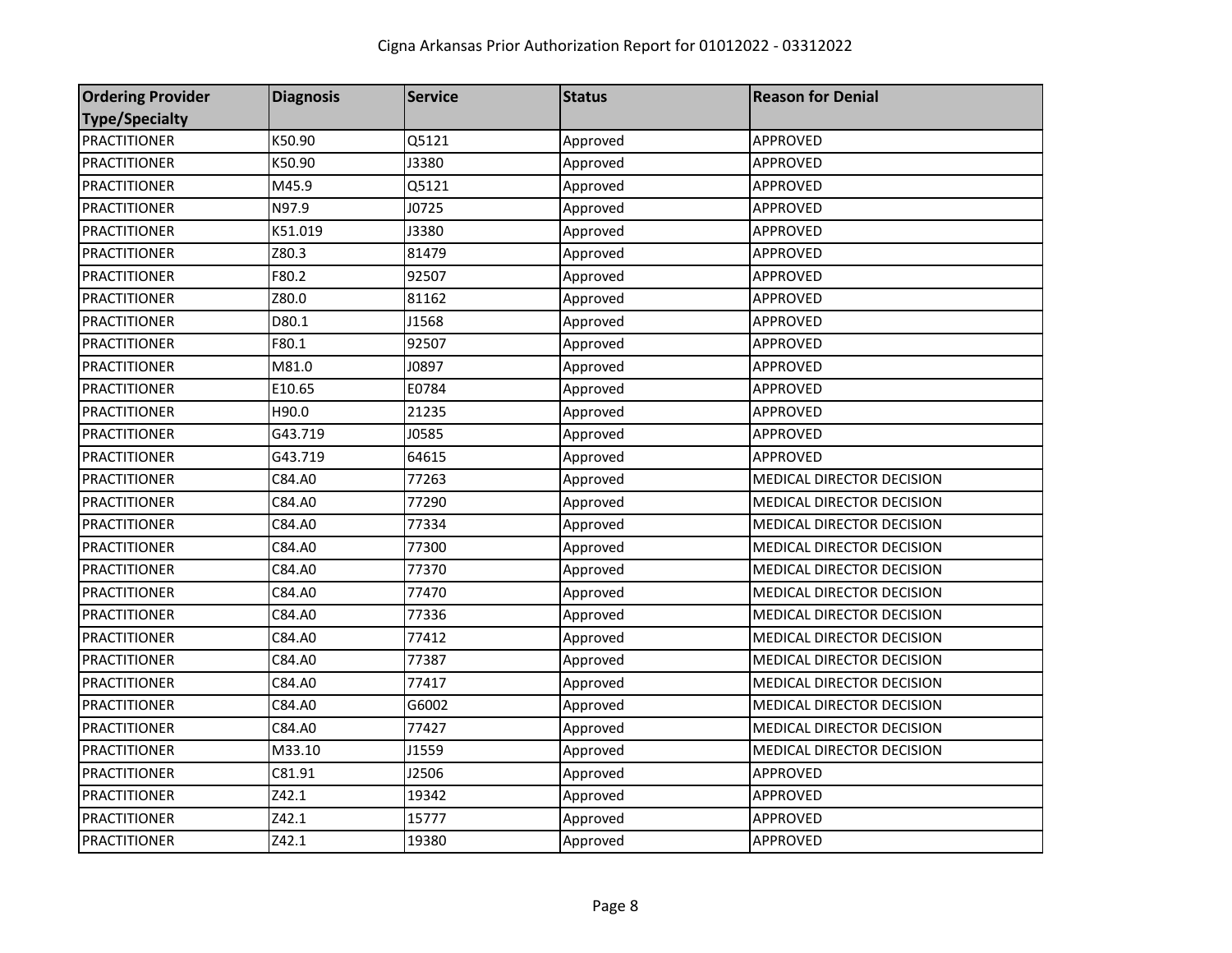| <b>Ordering Provider</b> | <b>Diagnosis</b> | <b>Service</b> | <b>Status</b> | <b>Reason for Denial</b>  |
|--------------------------|------------------|----------------|---------------|---------------------------|
| <b>Type/Specialty</b>    |                  |                |               |                           |
| <b>PRACTITIONER</b>      | Z42.1            | 19370          | Approved      | APPROVED                  |
| <b>PRACTITIONER</b>      | Z42.1            | 19371          | Approved      | APPROVED                  |
| <b>PRACTITIONER</b>      | Z42.1            | 19350          | Approved      | APPROVED                  |
| <b>PRACTITIONER</b>      | K50.918          | J3380          | Approved      | <b>APPROVED</b>           |
| <b>PRACTITIONER</b>      | M17.12           | G0299          | Approved      |                           |
| <b>PRACTITIONER</b>      | E28.2            | S0122          | Approved      | <b>APPROVED</b>           |
| PRACTITIONER             | E28.2            | S0126          | Approved      | APPROVED                  |
| <b>PRACTITIONER</b>      | E28.2            | J3490          | Approved      | APPROVED                  |
| <b>PRACTITIONER</b>      | 142.0            | K0606          | Approved      | APPROVED                  |
| <b>PRACTITIONER</b>      | M81.0            | J0897          | Approved      | APPROVED                  |
| <b>PRACTITIONER</b>      | N39.492          | J0585          | Denied        | MEDICAL DIRECTOR DECISION |
| <b>PRACTITIONER</b>      | F80.0            | 92507          | Approved      | <b>APPROVED</b>           |
| <b>PRACTITIONER</b>      | M06.09           | Q5121          | Approved      | <b>APPROVED</b>           |
| <b>PRACTITIONER</b>      | M45.9            | Q5121          | Approved      | APPROVED                  |
| <b>PRACTITIONER</b>      | M26.00           | 21085          | Approved      | MEDICAL DIRECTOR DECISION |
| <b>PRACTITIONER</b>      | M26.00           | 21110          | Approved      | MEDICAL DIRECTOR DECISION |
| <b>PRACTITIONER</b>      | M26.00           | 21147          | Approved      | MEDICAL DIRECTOR DECISION |
| <b>PRACTITIONER</b>      | M26.00           | 21196          | Approved      | MEDICAL DIRECTOR DECISION |
| <b>PRACTITIONER</b>      | M26.00           | 21199          | Denied        | MEDICAL DIRECTOR DECISION |
| <b>PRACTITIONER</b>      | F80.89           | 92507          | Approved      | APPROVED                  |
| <b>PRACTITIONER</b>      | K50.80           | J3380          | Approved      | APPROVED                  |
| <b>PRACTITIONER</b>      | E11.3313         | J0178          | Approved      | APPROVED                  |
| <b>PRACTITIONER</b>      | M26.02           | 21141          | Approved      | MEDICAL DIRECTOR DECISION |
| <b>PRACTITIONER</b>      | M81.0            | J0897          | Approved      | <b>APPROVED</b>           |
| <b>PRACTITIONER</b>      | E29.1            | S0189          | Approved      | MEDICAL DIRECTOR DECISION |
| <b>PRACTITIONER</b>      | 163.9            | 92507          | Approved      | <b>APPROVED</b>           |
| <b>PRACTITIONER</b>      | M05.79           | J0129          | Approved      | APPROVED                  |
| <b>PRACTITIONER</b>      | N40.1            | 81551          | Approved      | <b>APPROVED</b>           |
| <b>PRACTITIONER</b>      | N97.9            | S0126          | Approved      | APPROVED                  |
| <b>PRACTITIONER</b>      | N97.9            | S0122          | Approved      | APPROVED                  |
| <b>PRACTITIONER</b>      | N97.9            | J3490          | Approved      | APPROVED                  |
| <b>PRACTITIONER</b>      | N97.9            | J3490          | Approved      | <b>APPROVED</b>           |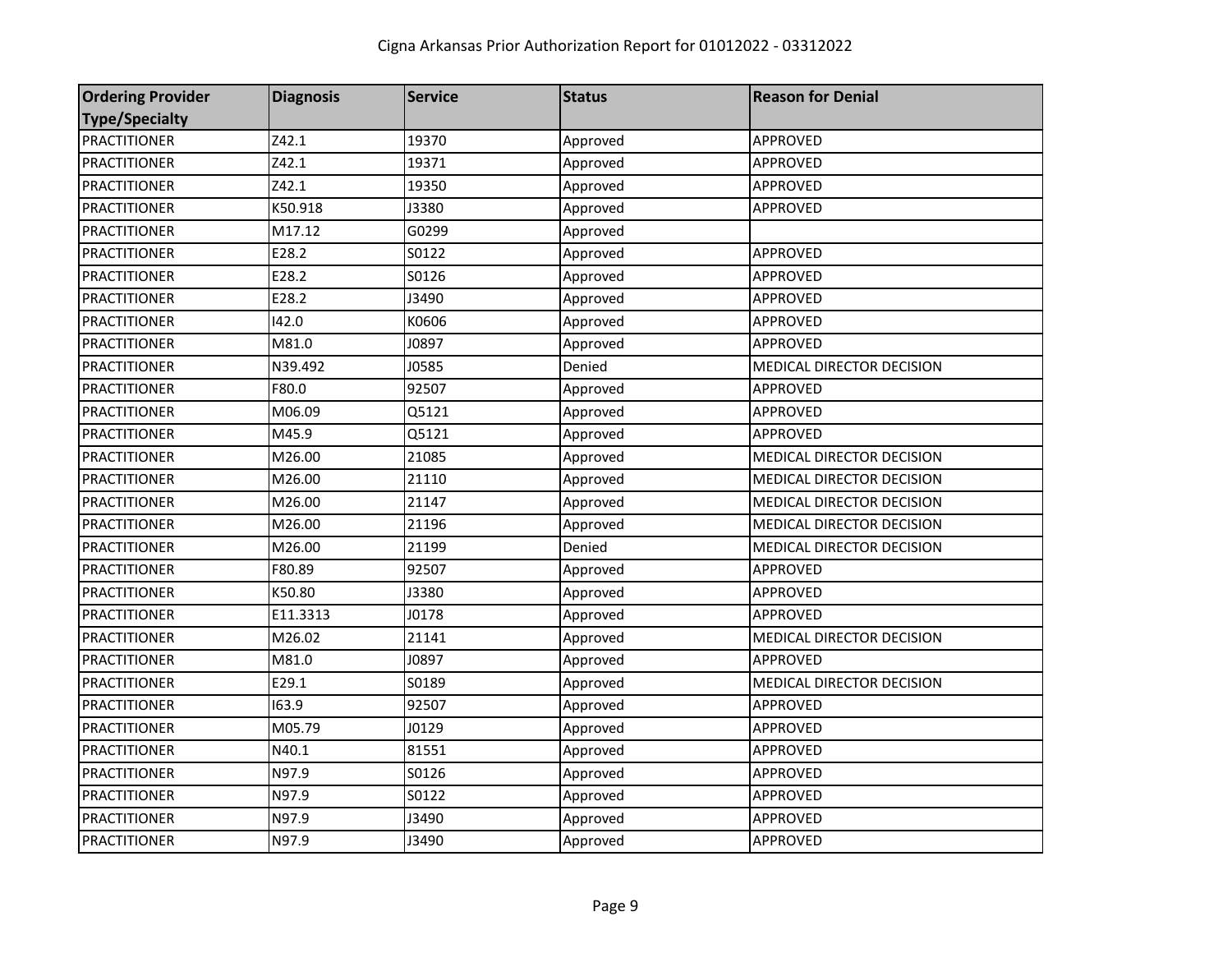| <b>Ordering Provider</b> | <b>Diagnosis</b> | <b>Service</b> | <b>Status</b> | <b>Reason for Denial</b>          |
|--------------------------|------------------|----------------|---------------|-----------------------------------|
| <b>Type/Specialty</b>    |                  |                |               |                                   |
| <b>PRACTITIONER</b>      | G35              | S9379          | Approved      |                                   |
| <b>PRACTITIONER</b>      | F80.0            | 92507          | Approved      | <b>APPROVED</b>                   |
| <b>PRACTITIONER</b>      | N97.9            | S0126          | Approved      | APPROVED                          |
| <b>PRACTITIONER</b>      | N97.9            | S0122          | Approved      | APPROVED                          |
| <b>PRACTITIONER</b>      | N97.9            | J3490          | Approved      | APPROVED                          |
| <b>PRACTITIONER</b>      | N97.9            | J0725          | Approved      | APPROVED                          |
| <b>PRACTITIONER</b>      | F80.2            | 92507          | Approved      | <b>APPROVED</b>                   |
| <b>PRACTITIONER</b>      | G80.9            | 92507          | Approved      | MEDICAL DIRECTOR DECISION         |
| <b>PRACTITIONER</b>      | G80.9            | 92507          | Denied        | MEDICAL DIRECTOR DECISION         |
| <b>PRACTITIONER</b>      | C67.9            | G0299          | Approved      |                                   |
| <b>PRACTITIONER</b>      | N97.9            | S0126          | Approved      | <b>APPROVED</b>                   |
| <b>PRACTITIONER</b>      | N97.9            | S0122          | Approved      | APPROVED                          |
| <b>PRACTITIONER</b>      | N97.9            | J3490          | Approved      | APPROVED                          |
| <b>PRACTITIONER</b>      | Z80.8            | 81162          | Approved      | APPROVED                          |
| <b>PRACTITIONER</b>      | E11.3413         | J9035          | Approved      | APPROVED                          |
| N/A                      |                  |                | Approved      |                                   |
| N/A                      |                  |                | Approved      |                                   |
| N/A                      |                  |                | Denied        | Denied by Medical Director Review |
| N/A                      |                  |                | Denied        | Denied by Medical Director Review |
| N/A                      |                  |                | Denied        | Denied by Medical Director Review |
| N/A                      |                  |                | Approved      |                                   |
| N/A                      |                  |                | Approved      |                                   |
| N/A                      |                  |                | Approved      |                                   |
| N/A                      |                  |                | Approved      |                                   |
| N/A                      |                  |                | Approved      |                                   |
| N/A                      |                  |                | Approved      |                                   |
| N/A                      |                  |                | Approved      |                                   |
| N/A                      |                  |                | Approved      |                                   |
| N/A                      |                  |                | Denied        | Denied by Medical Director Review |
| N/A                      |                  |                | Denied        | Denied by Medical Director Review |
| N/A                      |                  |                | Denied        | Denied by Medical Director Review |
| N/A                      |                  |                | Approved      |                                   |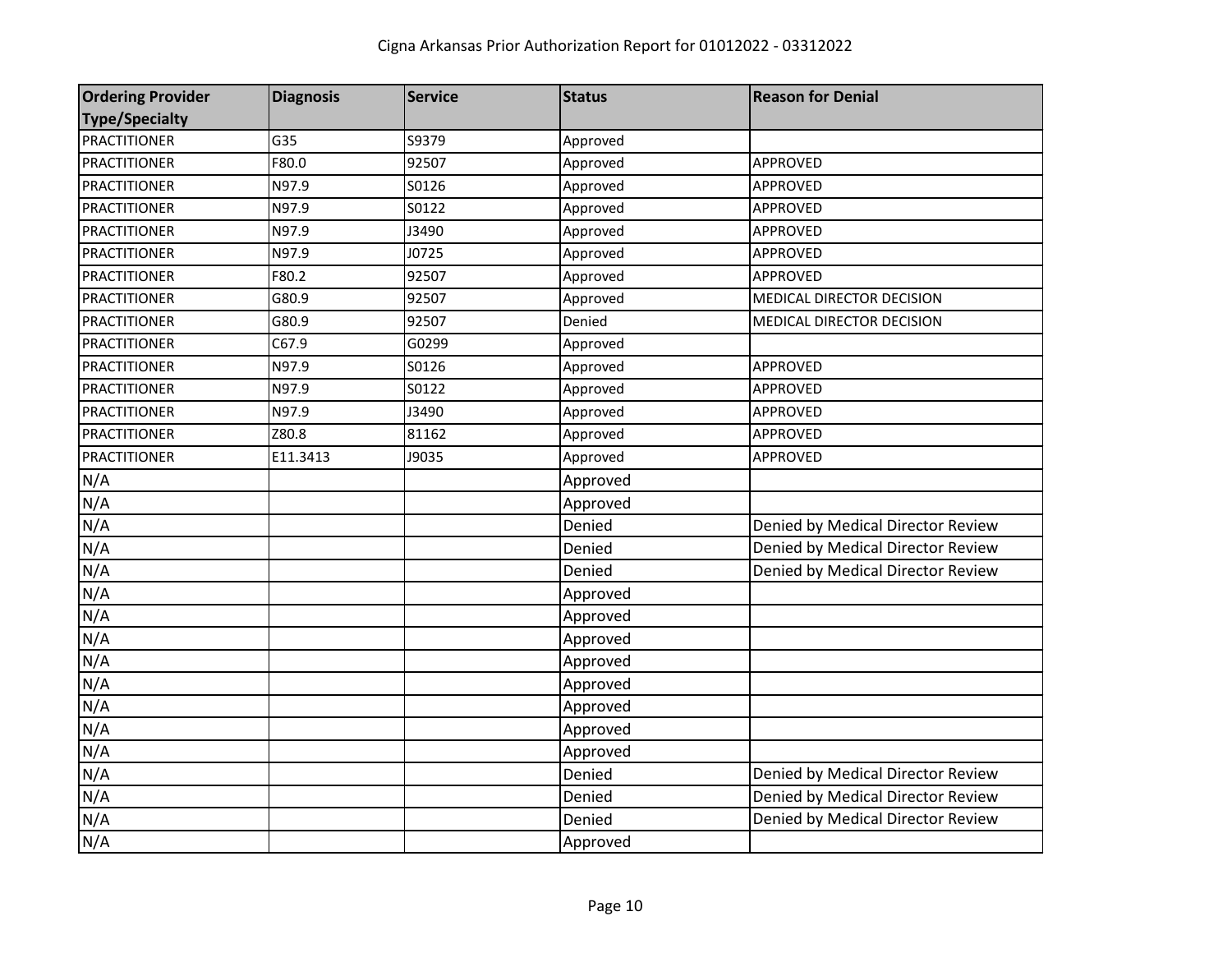| <b>Ordering Provider</b> | <b>Diagnosis</b> | <b>Service</b> | <b>Status</b> | <b>Reason for Denial</b>          |
|--------------------------|------------------|----------------|---------------|-----------------------------------|
| <b>Type/Specialty</b>    |                  |                |               |                                   |
| N/A                      |                  |                | Approved      |                                   |
| N/A                      |                  |                | Approved      |                                   |
| N/A                      |                  |                | Approved      |                                   |
| N/A                      |                  |                | Denied        | Denied by Medical Director Review |
| N/A                      |                  |                | Denied        | Denied by Medical Director Review |
| N/A                      |                  |                | Approved      |                                   |
| N/A                      |                  |                | Approved      |                                   |
| N/A                      |                  |                | Approved      |                                   |
| N/A                      |                  |                | Approved      |                                   |
| N/A                      |                  |                | Approved      |                                   |
| N/A                      |                  |                | Approved      |                                   |
| N/A                      |                  |                | Approved      |                                   |
| N/A                      |                  |                | Approved      |                                   |
| N/A                      |                  |                | Approved      |                                   |
| N/A                      |                  |                | Approved      |                                   |
| N/A                      |                  |                | Approved      |                                   |
| N/A                      |                  |                | Approved      |                                   |
| N/A                      |                  |                | Approved      |                                   |
| N/A                      |                  |                | Approved      |                                   |
| N/A                      |                  |                | Approved      |                                   |
| N/A                      |                  |                | Approved      |                                   |
| N/A                      |                  |                | Approved      |                                   |
| N/A                      |                  |                | Approved      |                                   |
| N/A                      |                  |                | Approved      |                                   |
| N/A                      |                  |                | Denied        | Denied by Medical Director Review |
| N/A                      |                  |                | Approved      |                                   |
| N/A                      |                  |                | Approved      |                                   |
| N/A                      |                  |                | Approved      |                                   |
| N/A                      |                  |                | Approved      |                                   |
| N/A                      |                  |                | Approved      |                                   |
| N/A                      |                  |                | Denied        | Denied by Medical Director Review |
| N/A                      |                  |                | Denied        | Denied by Medical Director Review |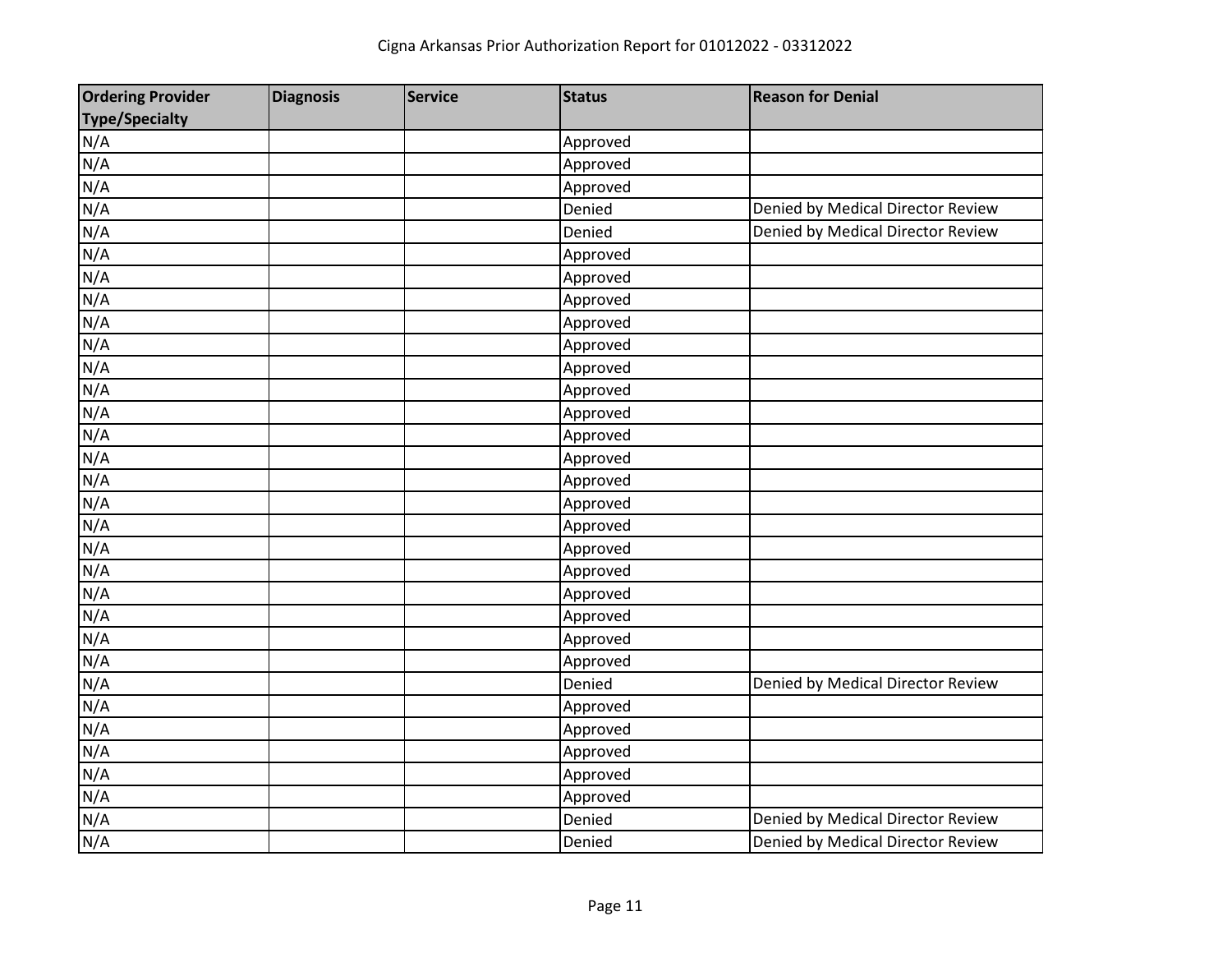| <b>Ordering Provider</b> | <b>Diagnosis</b> | <b>Service</b> | <b>Status</b> | <b>Reason for Denial</b>          |
|--------------------------|------------------|----------------|---------------|-----------------------------------|
| <b>Type/Specialty</b>    |                  |                |               |                                   |
| N/A                      |                  |                | Denied        | Denied by Medical Director Review |
| N/A                      |                  |                | Approved      |                                   |
| N/A                      |                  |                | Approved      |                                   |
| N/A                      |                  |                | Denied        | Denied by Medical Director Review |
| N/A                      |                  |                | Approved      |                                   |
| N/A                      |                  |                | Approved      |                                   |
| N/A                      |                  |                | Denied        | Denied by Medical Director Review |
| N/A                      |                  |                | Denied        | Denied by Medical Director Review |
| N/A                      |                  |                | Approved      |                                   |
| N/A                      |                  |                | Denied        | Denied by Medical Director Review |
| N/A                      |                  |                | Approved      |                                   |
| N/A                      |                  |                | Approved      |                                   |
| N/A                      |                  |                | Denied        | Denied by Medical Director Review |
| N/A                      |                  |                | Approved      |                                   |
| N/A                      |                  |                | Approved      |                                   |
| N/A                      |                  |                | Approved      |                                   |
| N/A                      |                  |                | Approved      |                                   |
| N/A                      |                  |                | Approved      |                                   |
| N/A                      |                  |                | Approved      |                                   |
| N/A                      |                  |                | Approved      |                                   |
| N/A                      |                  |                | Denied        | Denied by Medical Director Review |
| N/A                      |                  |                | Approved      |                                   |
| N/A                      |                  |                | Approved      |                                   |
| N/A                      |                  |                | Denied        | Denied by Medical Director Review |
| N/A                      |                  |                | Approved      |                                   |
| N/A                      |                  |                | Denied        | Denied by Medical Director Review |
| N/A                      |                  |                | Approved      |                                   |
| N/A                      |                  |                | Approved      |                                   |
| N/A                      |                  |                | Denied        | Denied by Medical Director Review |
| N/A                      |                  |                | Approved      |                                   |
| N/A                      |                  |                | Denied        | Denied by Medical Director Review |
| N/A                      |                  |                | Approved      |                                   |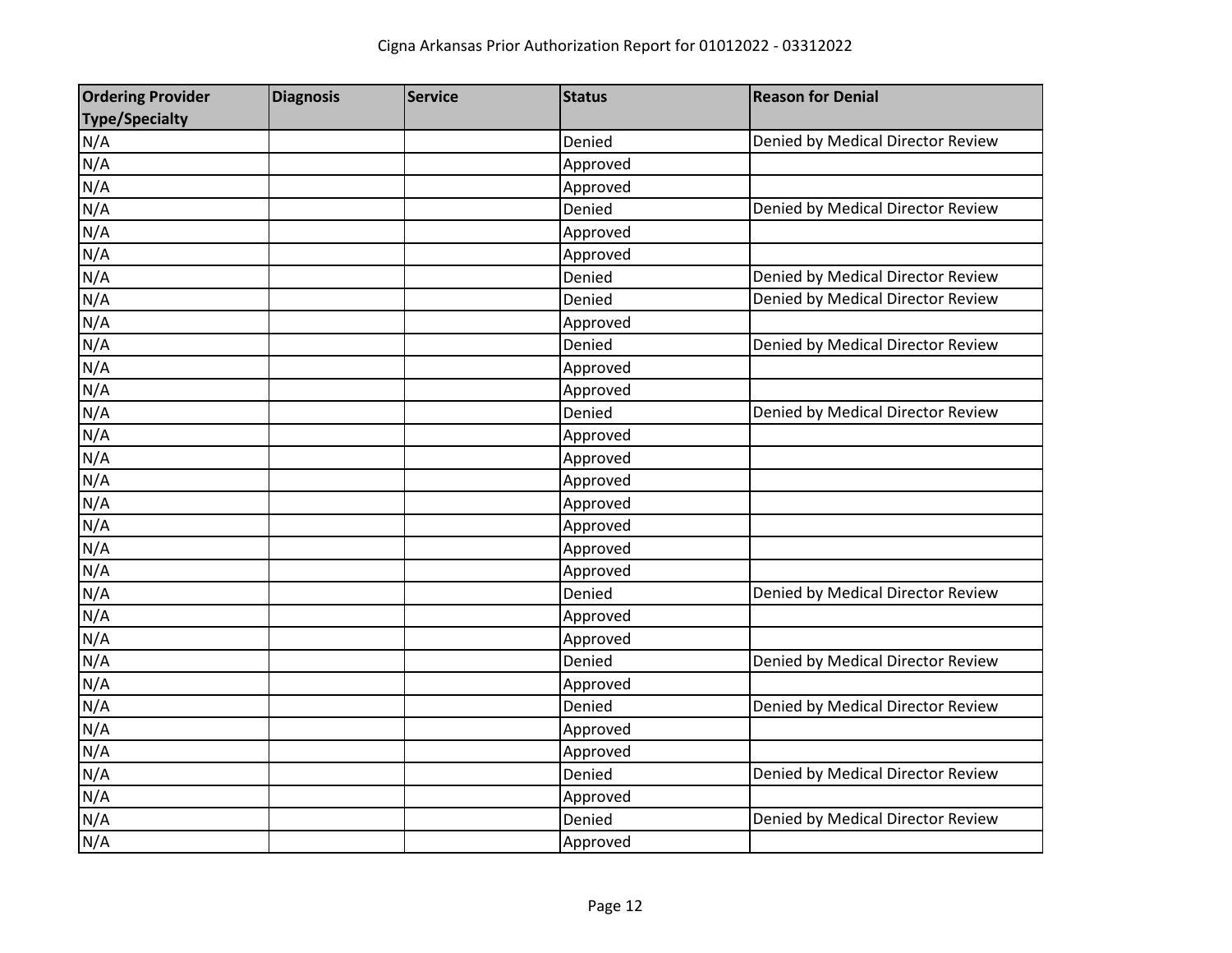| <b>Ordering Provider</b> | <b>Diagnosis</b> | <b>Service</b> | <b>Status</b> | <b>Reason for Denial</b>          |
|--------------------------|------------------|----------------|---------------|-----------------------------------|
| <b>Type/Specialty</b>    |                  |                |               |                                   |
| N/A                      |                  |                | Approved      |                                   |
| N/A                      |                  |                | Approved      |                                   |
| N/A                      |                  |                | Denied        | Denied by Medical Director Review |
| N/A                      |                  |                | Approved      |                                   |
| N/A                      |                  |                | Approved      |                                   |
| N/A                      |                  |                | Approved      |                                   |
| N/A                      |                  |                | Approved      |                                   |
| N/A                      |                  |                | Approved      |                                   |
| N/A                      |                  |                | Denied        | Denied by Medical Director Review |
| N/A                      |                  |                | Approved      |                                   |
| N/A                      |                  |                | Approved      |                                   |
| N/A                      |                  |                | Approved      |                                   |
| N/A                      |                  |                | Denied        | Denied by Medical Director Review |
| N/A                      |                  |                | Approved      |                                   |
| N/A                      |                  |                | Approved      |                                   |
| N/A                      |                  |                | Approved      |                                   |
| N/A                      |                  |                | Approved      |                                   |
| N/A                      |                  |                | Approved      |                                   |
| N/A                      |                  |                | Denied        | Denied by Medical Director Review |
| N/A                      |                  |                | Approved      |                                   |
| N/A                      |                  |                | Approved      |                                   |
| N/A                      |                  |                | Denied        | Denied by Medical Director Review |
| N/A                      |                  |                | Denied        | Denied by Medical Director Review |
| N/A                      |                  |                | Approved      |                                   |
| N/A                      |                  |                | Approved      |                                   |
| N/A                      |                  |                | Approved      |                                   |
| N/A                      |                  |                | Approved      |                                   |
| N/A                      |                  |                | Approved      |                                   |
| N/A                      |                  |                | Approved      |                                   |
| N/A                      |                  |                | Approved      |                                   |
| N/A                      |                  |                | Denied        | Denied by Medical Director Review |
| N/A                      |                  |                | Approved      |                                   |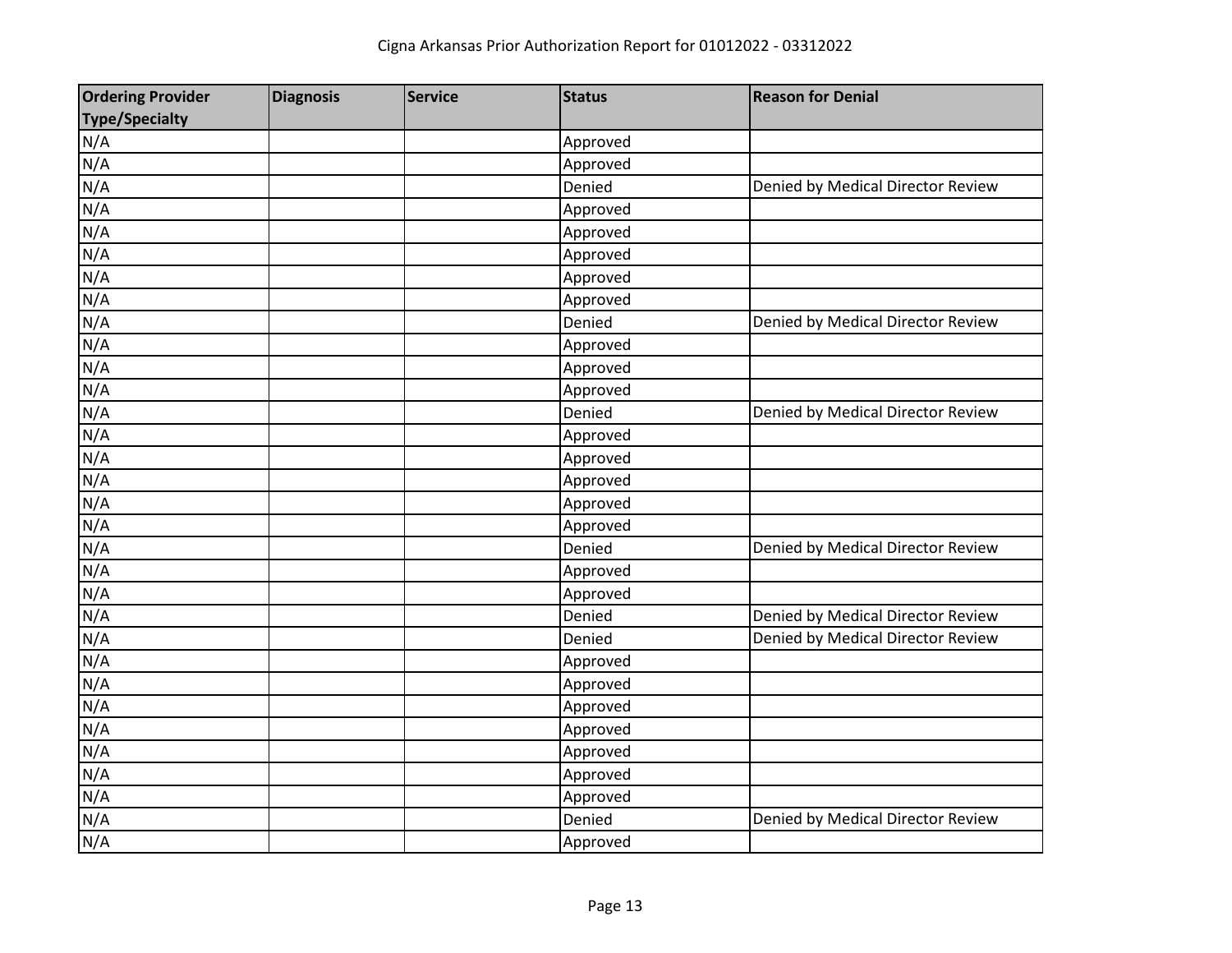| <b>Ordering Provider</b> | <b>Diagnosis</b> | <b>Service</b> | <b>Status</b> | <b>Reason for Denial</b>          |
|--------------------------|------------------|----------------|---------------|-----------------------------------|
| <b>Type/Specialty</b>    |                  |                |               |                                   |
| N/A                      |                  |                | Approved      |                                   |
| N/A                      |                  |                | Approved      |                                   |
| N/A                      |                  |                | Denied        | Denied by Medical Director Review |
| N/A                      |                  |                | Denied        | Denied by Medical Director Review |
| N/A                      |                  |                | Approved      |                                   |
| N/A                      |                  |                | Approved      |                                   |
| N/A                      |                  |                | Denied        | Denied by Medical Director Review |
| N/A                      |                  |                | Approved      |                                   |
| N/A                      |                  |                | Denied        | Denied by Medical Director Review |
| N/A                      |                  |                | Approved      |                                   |
| N/A                      |                  |                | Denied        | Denied by Medical Director Review |
| N/A                      |                  |                | Approved      |                                   |
| N/A                      |                  |                | Denied        | Denied by Medical Director Review |
| N/A                      |                  |                | Approved      |                                   |
| N/A                      |                  |                | Denied        | Denied by Medical Director Review |
| N/A                      |                  |                | Approved      |                                   |
| N/A                      |                  |                | Denied        | Denied by Medical Director Review |
| N/A                      |                  |                | Approved      |                                   |
| N/A                      |                  |                | Approved      |                                   |
| N/A                      |                  |                | Approved      |                                   |
| N/A                      |                  |                | Denied        | Denied by Medical Director Review |
| N/A                      |                  |                | Approved      |                                   |
| N/A                      |                  |                | Approved      |                                   |
| N/A                      |                  |                | Approved      |                                   |
| N/A                      |                  |                | Approved      |                                   |
| N/A                      |                  |                | Approved      |                                   |
| N/A                      |                  |                | Approved      |                                   |
| N/A                      |                  |                | Approved      |                                   |
| N/A                      |                  |                | Approved      |                                   |
| N/A                      |                  |                | Denied        | Denied by Medical Director Review |
| N/A                      |                  |                | Approved      |                                   |
| N/A                      |                  |                | Approved      |                                   |